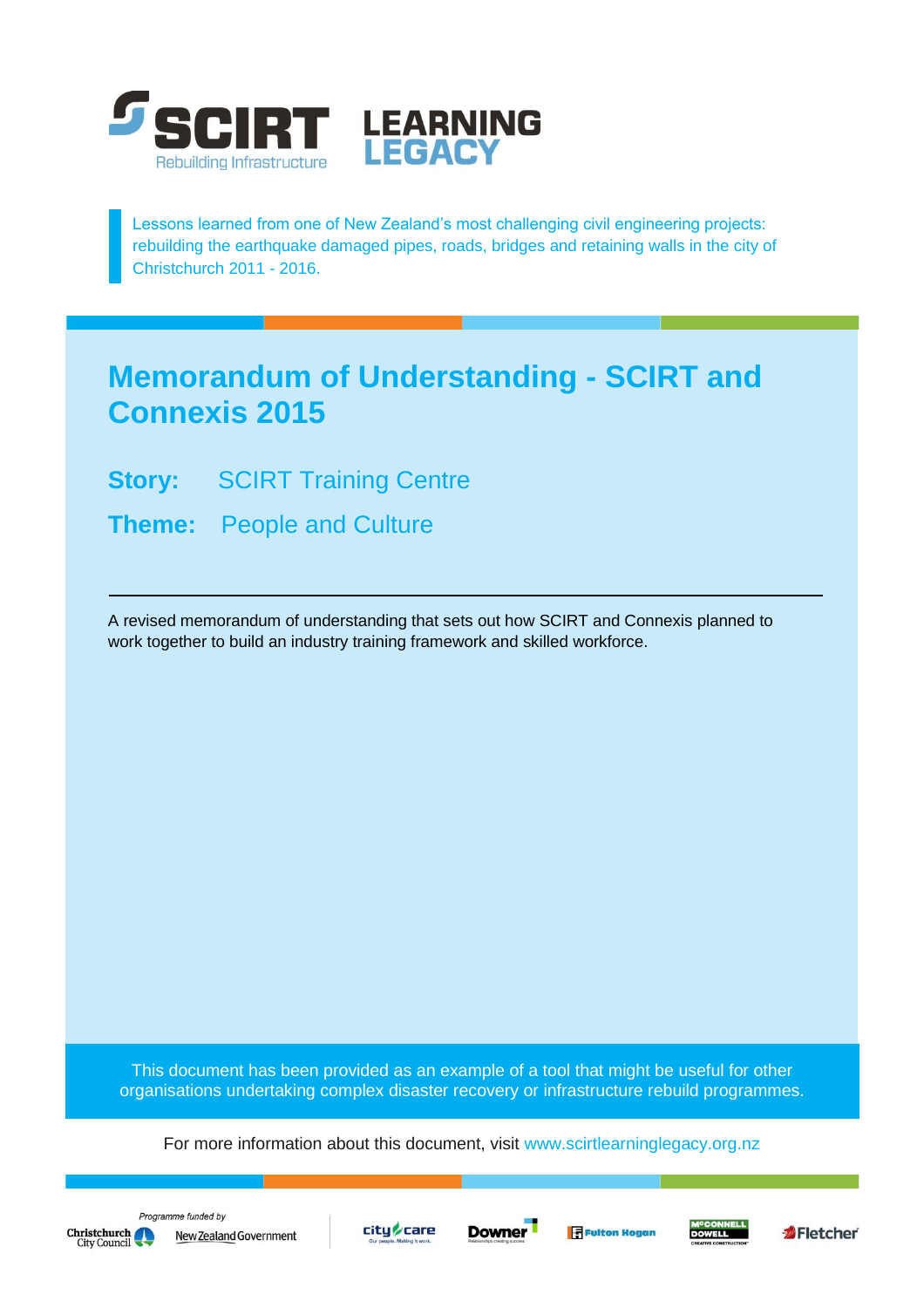

This work is licensed under a Creative Commons Attribution 3.0 New Zealand License.

The authors, and Stronger Christchurch Infrastructure Rebuild Team (SCIRT) have taken all reasonable care to ensure the accuracy of the information supplied in this legacy document. However, neither the authors nor SCIRT, warrant that the information contained in this legacy document will be complete or free of errors or inaccuracies. By using this legacy document you accept all liability arising from your use of it. Neither the authors nor SCIRT, will be liable for any loss or damage suffered by any person arising from the use of this legacy document, however caused.



Programme funded by New Zealand Government









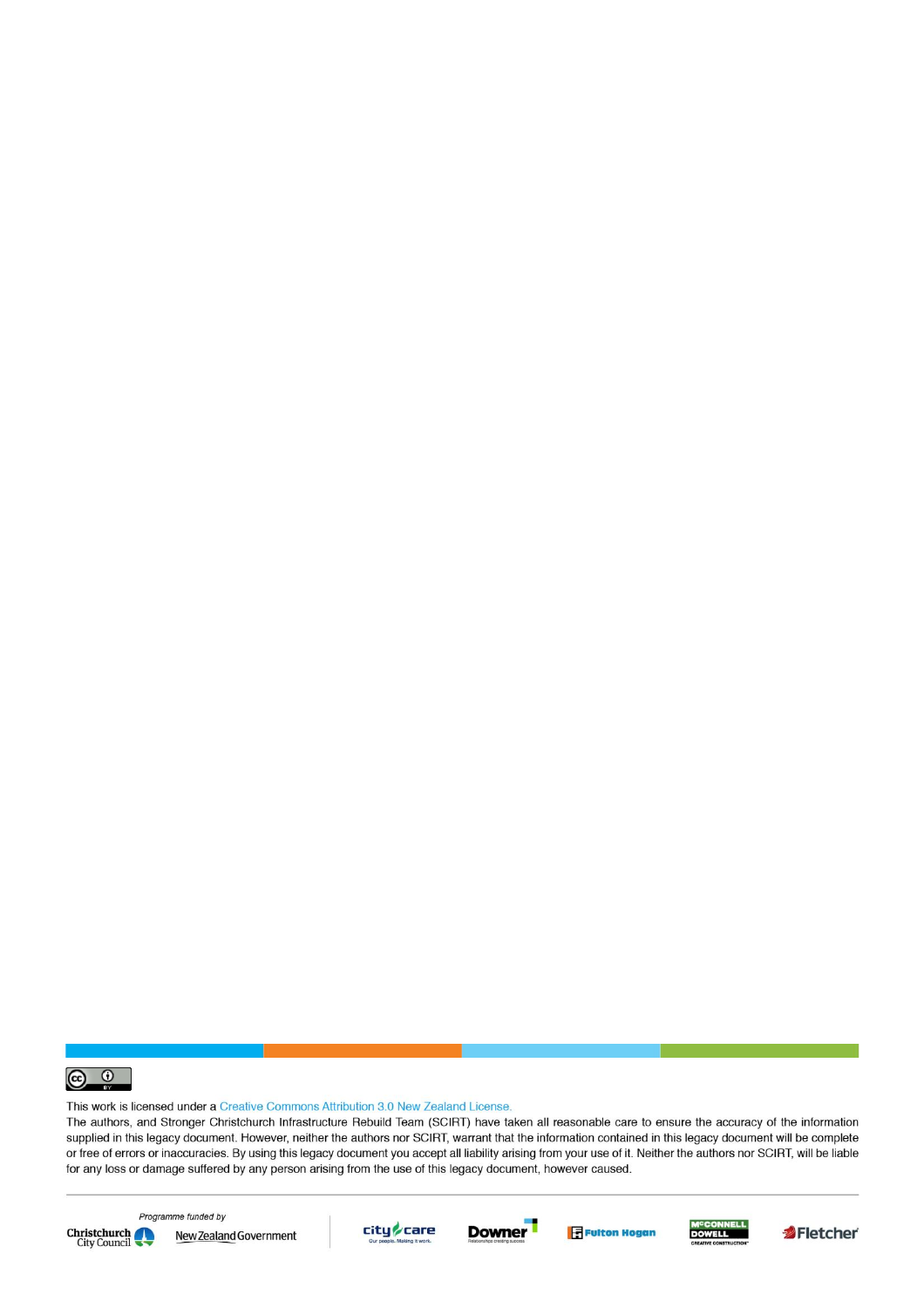# **Memorandum of Understanding**

**between**

# **Stronger Christchurch Infrastructure Rebuild Team ("SCIRT") and**

# **Infrastructure ITO Inc. trading as Connexis**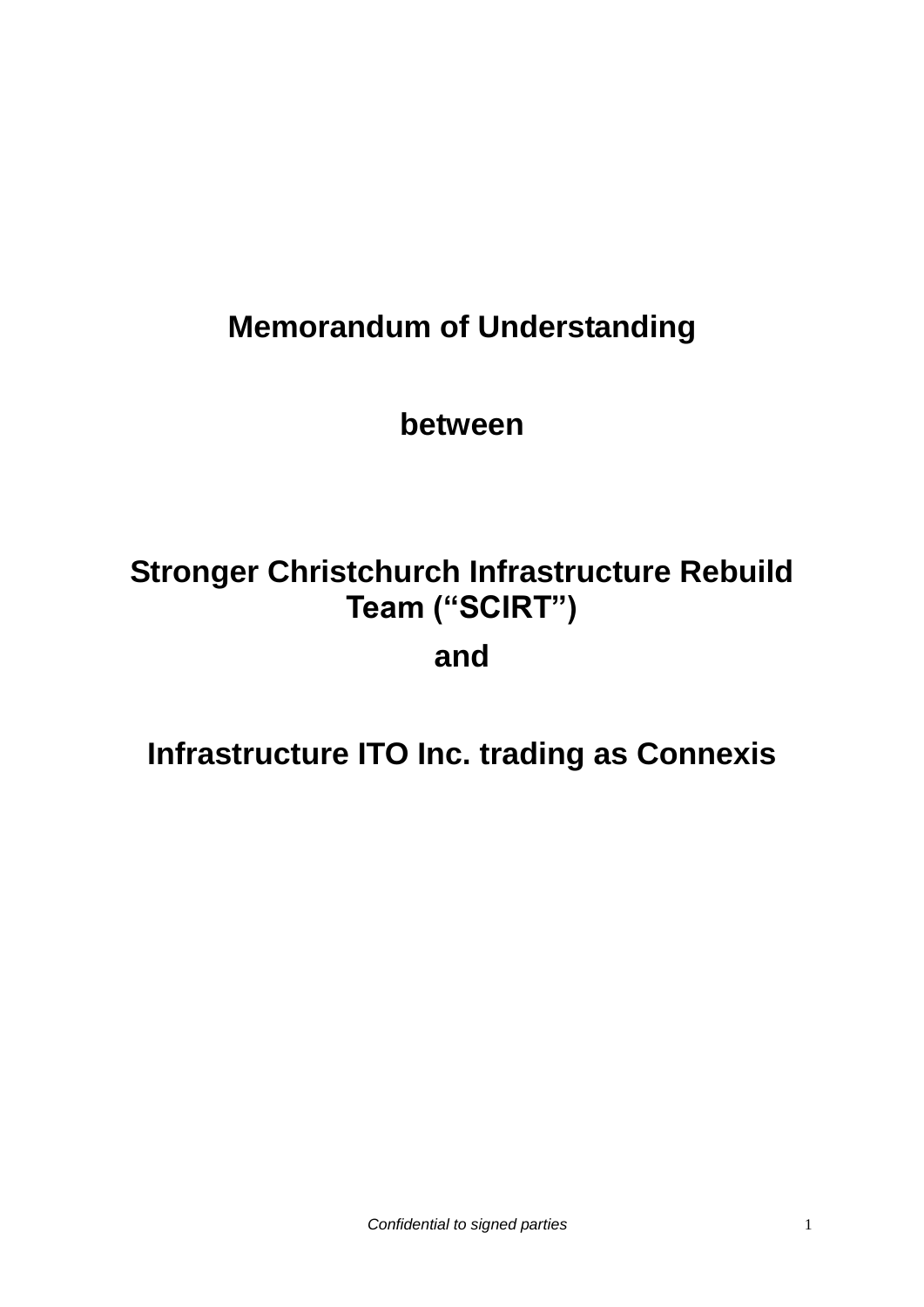#### **1 PARTIES TO THE MEMORANDUM**

1.1 This Memorandum is between SCIRT and Connexis.

#### **2 BACKGROUND**

- 2.1 The 2010 and 2011 earthquakes have substantially damaged the horizontal infrastructure in Canterbury. It is estimated that rebuilding the horizontal infrastructure in the city will cost \$2.2 billion to complete.
- 2.2 The Stronger Christchurch Infrastructure Rebuild Team (SCIRT) is an entity that has been established to plan, manage and rebuild the horizontal infrastructure of Christchurch by 2016. The head contractual agreement within SCIRT is an alliance between owner participants (CERA; the Christchurch City Council and the New Zealand Transport Authority) and non-owner participants (CityCare; Downer; Fletcher; Fulton Hogan and McConnell Dowell). Over 80 other organisations will come under the umbrella of SCIRT to complete the programme of work.
- 2.3 Connexis is mandated under the Industry Training Act 1992 as the Industry Training Organisation (ITO) for the civil infrastructure and engineering sectors. Its statutory responsibilities are:
	- 2.3.1 To design qualifications listed on the NZ Qualifications Framework and run moderation systems to ensure fair, valid and consistent assessment against national standards.
	- 2.3.2 To arrange for the delivery of industry training that enables trainees to attain these standards.
	- 2.3.3 To provide leadership to their industries on skill and training matters, identify current and future skill needs, and work with employers and employees to meet those needs.
- 2.4 The two parties have been working together to plan for the training and up-skilling of the human resources required to meet the demands of an expected rapid increase in work and to take advantage of the industry training opportunity that the Alliance Agreement creates. The parties have determined to formalise their working arrangements and relationship under this MOU.
- 2.5 Horizontal infrastructure includes roads, fresh water, wastewater and storm water systems.

#### **MOU PURPOSE**

3.1 To provide a framework and outline the roles and responsibilities for SCIRT and Connexis to work in partnership to achieve key objectives around the development of an industry training framework and skilled workforce that is sustainable beyond the rebuild. These will be based on a national framework of training and development to benefit employees, companies, and up-skill the sector.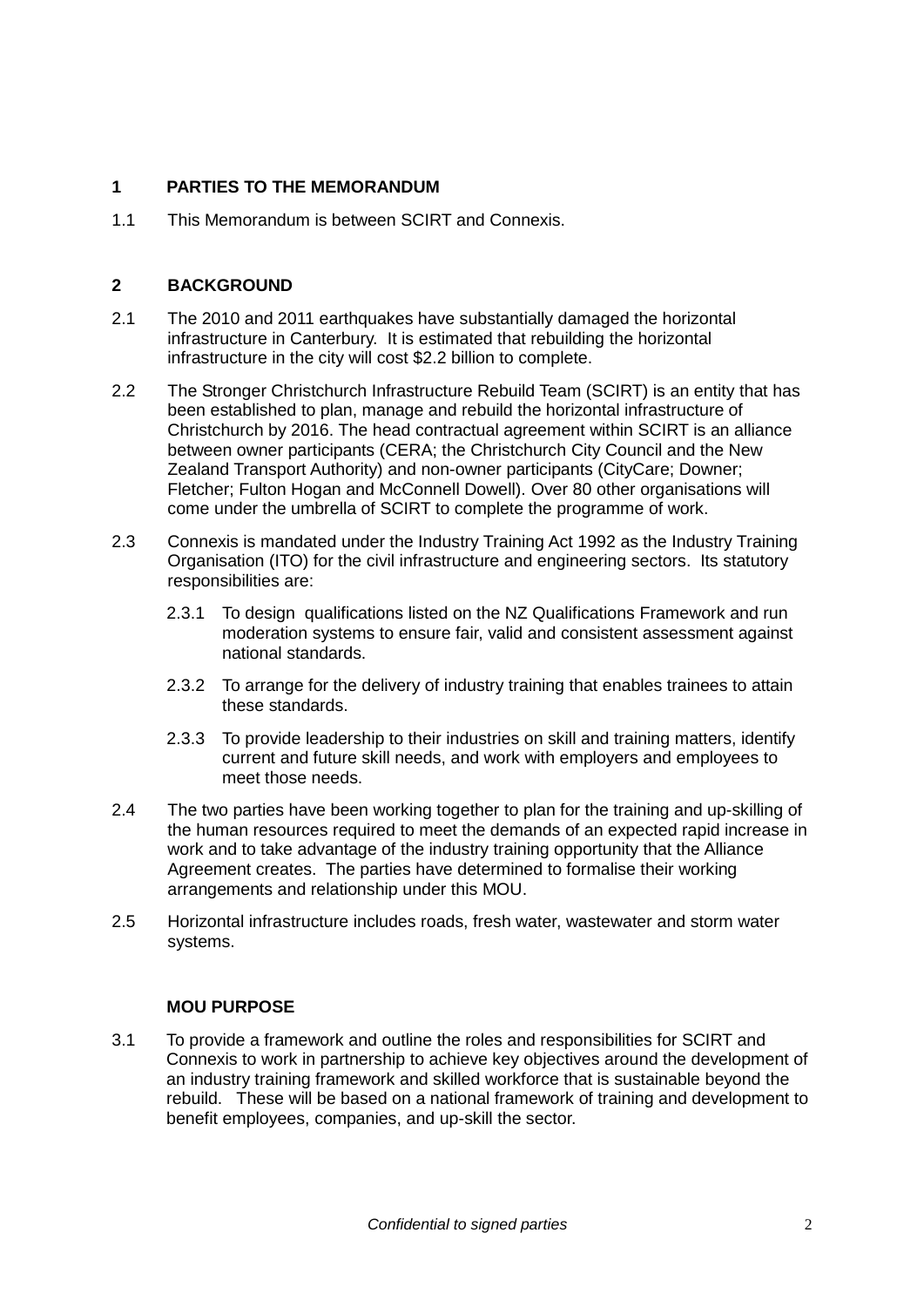#### **4 TERM**

- 4.1 This Memorandum replaces the existing Memorandum due to changes resulting from the projects progress, the development of a Civil Trade which both SCIRT and Connexis are party to and change in personnel in key roles.
- 4.2 It commences on the date of signing and ends on 30 December 2016, unless a specified extension is agreed by all parties
- 4.3 Either party may terminate their participation in the MOU by giving the other party three month's written notice.

#### **5 OBJECTIVES**

5.1 The parties will work together to achieve the resources objective of the SCIRT Alliance Agreement : "Purposefully lift the capability of the sector wide workforce". This includes lifting the capability of all sub contractors, establishing greater capability of current specialist infrastructure activities, doing something meaningful to reduce the level of unemployment in Christchurch and delivering a new wave of skilled resources into the market. The new entrants will have a net effect of reducing the average age of those in the industry.

The parties will also take the opportunity that the rebuild has provided to improve current training frameworks and models so that they are more in line with industry requirements and those of the learner who is attracted to our industry.

This will be achieved by the parties jointly:

- 5.1.1 seconding a project manager from, and funded by, SCIRT, to Connexis until January 2016 to Project Manage the Civil Trade development on behalf of the Civil Contractors New Zealand Civil Trade Certification Board;
- 5.1.2 developing and evaluating the Infrastructure Works levels two to four, Plant and Equipment, and Apprenticeship learning and assessment resources that the entire industry can use to train their workforce to an industry wide standard of Civil Trade competence;
- 5.1.3 developing and implement a flexible, on-the-job learning approach for the Infrastructure qualifications and resources that will allow infrastructure workers to learn effectively on the job;
- 5.1.4 supporting the SCIRT model of using on-job trainers and assessors as a beneficial model for industry to adopt beyond SCIRT and collaborate to prove the value of this to wider industry;
- 5.1.5 encouraging sub-contracting companies to take-up training programmes and up-skill their workforce;
- 5.1.6 developing funding proposals and other requests to Government agencies (where appropriate) for assistance to address barriers to progress;).
- 5.1.7 marketing the career opportunities in the infrastructure sector arising from the Christchurch rebuild work; and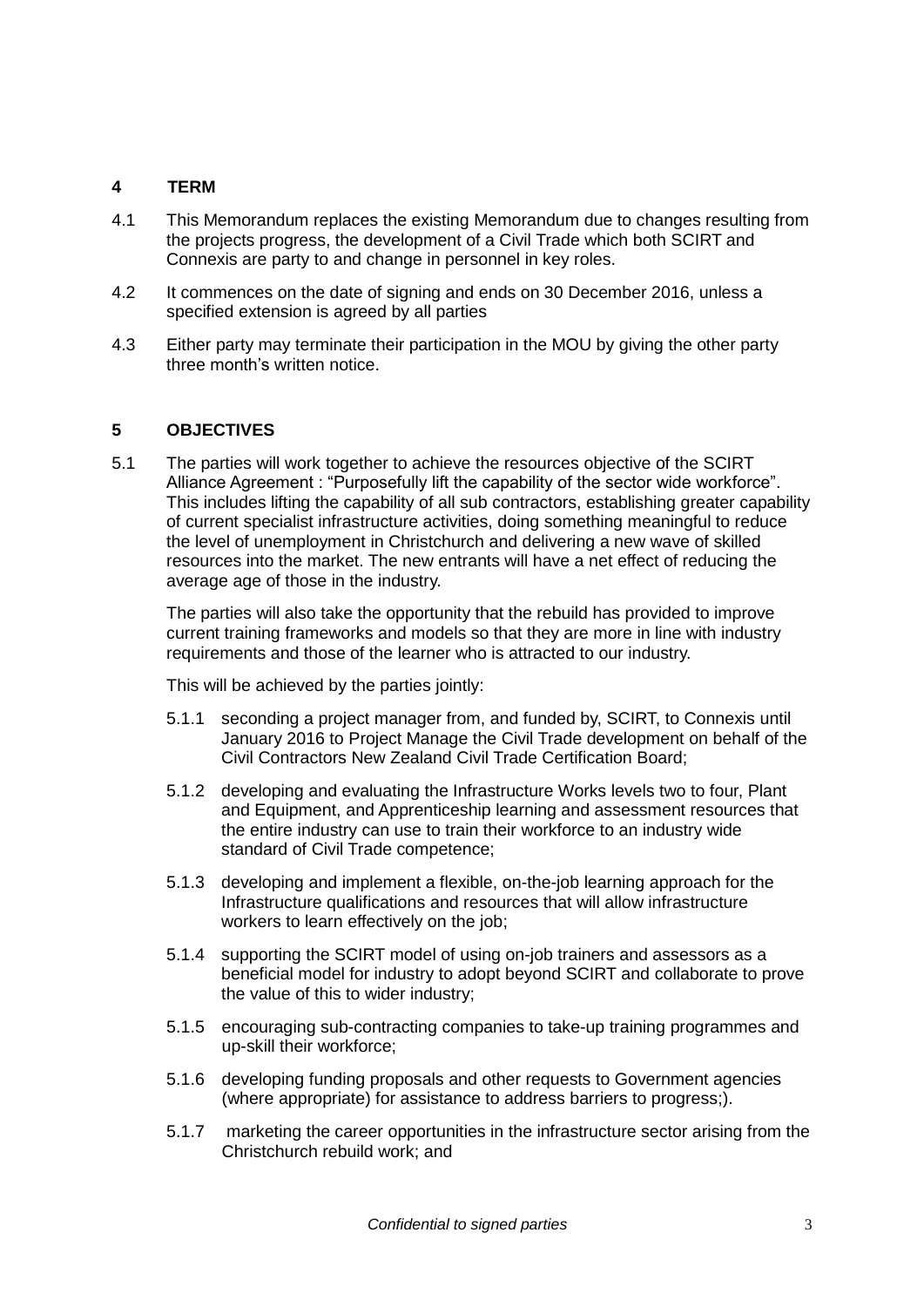5.1.8 working to progress the SCIRT operational team members through the Civil Trade assessment process using both Recognition of Current Competency and delivered qualifications in order to realise the benefit of SCIRTs wider industry representation across New Zealand in the Trade's formative phase.

#### **6 COMMITMENTS**

- 6.1 To liaise with industry stakeholders to ensure:
	- 6.1.1 Industry needs are fully understood.
	- 6.1.2 Industry stakeholders understand how they will benefit from the proposed training programmes
- 6.2 To cooperate fully and make all reasonable endeavours to apply the resources required to ensure that the objectives described in this MOU are achieved.
- 6.3 To identify and declare any issues that may affect the operation of this MOU as soon as they arise.
- 6.4 SCIRT to second and manage tutors that will provide on-the-job training, assessment and support to trainees and companies.
- 6.5 Connexis to resource the revised delivery and assessment approach to its qualification to meet the needs of industry and SCIRT. The new approach will focus on naturally occurring evidence and assessment – with much less requirement for written documentation.
- 6.6 To make available to industry all Intellectual Property and resources (apart from Learner and Assessor Guides) that are developed during the SCIRT Training Centre on the Connexis website.
- 6.7 To treat all potentially sensitive information relating to the parties as being confidential to the parties.
- 6.8 To agree a communications plan including protocols on key communication releases, to keep stakeholders of the parties updated.

#### **7 RELATIONSHIP MANAGEMENT**

- 7.1 The parties, through the Executive General Manager SCIRT, and CEO of Connexis, or their designated alternate(s) agree to meet regularly to discuss issues relating to this MOU.
- 7.2 The parties agree to work together to promptly resolve any issues that arise relating to the implementation of this MOU.

#### **8 DISPUTE RESOLUTION PROCESS**

- 8.1 If any dispute arises between the parties concerning the matters covered by this MOU, the parties will use their best endeavours to resolve the dispute promptly.
- 8.2 If a dispute can not be resolved by the parties promptly it will be referred to independent mediation.